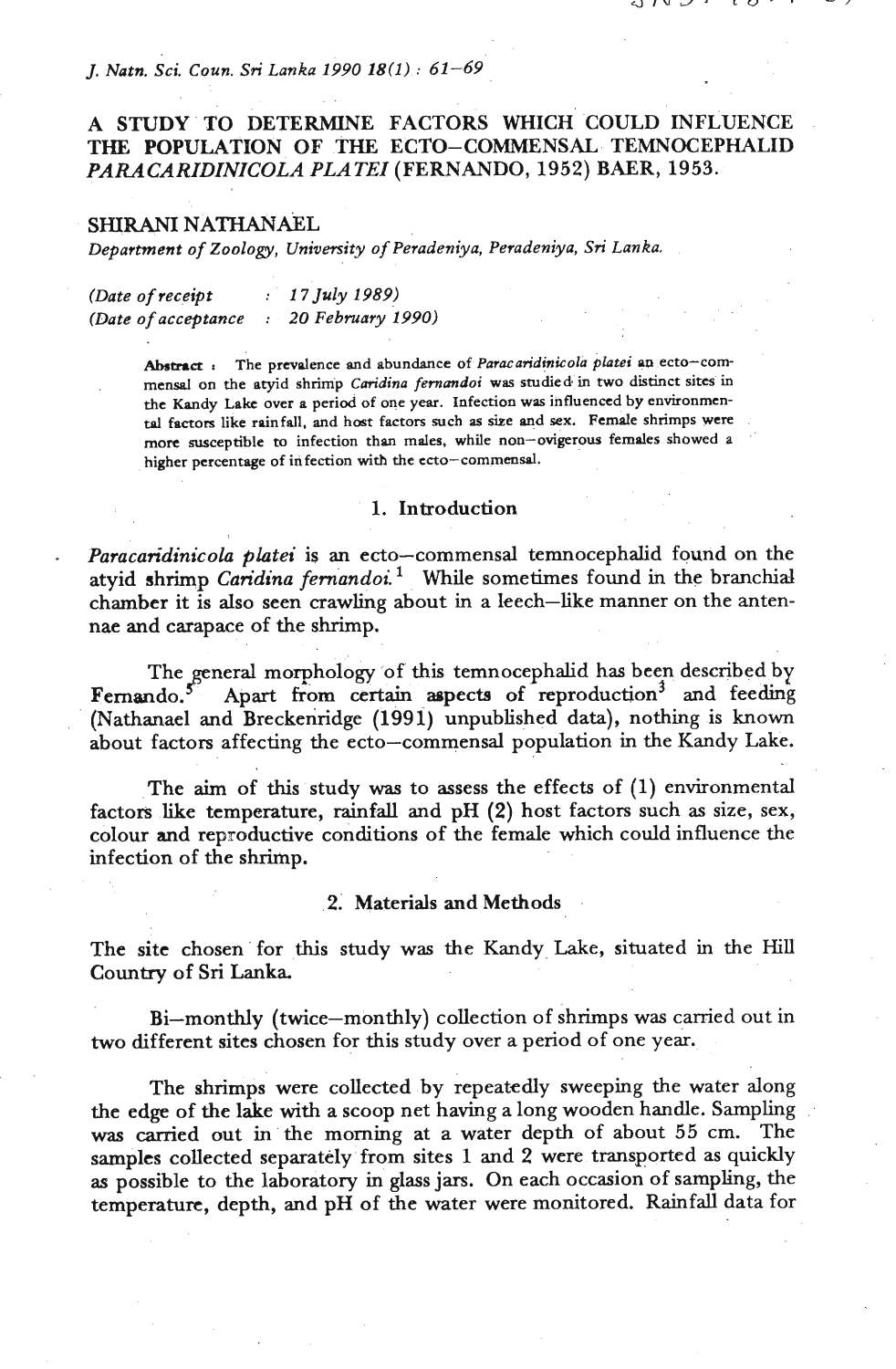the period of study were obtained from the Meteorological Department, Colombo.

In the laboratory, the contents of the jars collected from the two sites were'emptied into separate trays. Handfuls of shrimps were then randomly picked out from each tray, until fifty shrimps from each site were put into two separate compartmentalised dishes. Since the ecto-commensals **\.yere**  observed to drop off no sooner the shrimps died, the compartments were helpful in ensuring the accuracy of counts. A pair of jeweller's forceps was employed for collecting the ecto-commensals from the host.

Each host shrimp was measured, sexed and its colour noted. Only a very small proportion of the shrimps of the size class **(6-10** mm) in the sample could be analysed. This **was** inevitable for two reasons. Firstly, some of these shrimps drawn into the mesh net were intermingled with the roots and other plant debris and were discarded with them. Secondly, some were too small to be sexed accurately, and had to be discarded. Unlike the other size classes the percentage infection reported for **this** particular size class **(6-10** mm) is based only on the number which could be sexed accurately. The reproductive condition of the females was also checked, the presence of a brood pouch being taken **as** an indication that they were ovigerous.

### **,3.,** Results

Factors studied which could influence the ecto-commensal population could be categorised into two groups-namely the environmental **and** the host factors.

Effects of environmental factors:

Figure 1 depicts variations in average water temperature, pH, rainfall and also the monthly variations in the abundance of P. *platei.* -

The results indicate that the water temperature showed a very small fluctuation ranging from 26<sup>o</sup>C to 30<sup>o</sup>C. ( $\bar{X} = 27.8$ ; standard error = 0.10). Since temperature fluctuations are markedly low, it is possfile to infer that temperature exerts little influence on the fluctuation of the ecto-commensal population. Rainfall on the contrary, showed a wide fluctuation. The unpredictability of climatic conditions **was** accentuated during the study period by the failure of the South West monsoon, and an unusually high rainfall in February 1986. ( $\bar{X} = 117.5$ ; standard error = 19.07). After periods of heavy rain (October, **1986)** there was **an** increase in the **abun**dance of ecto-commensals, and consequently in the proportion of shrimps infected. The breeding of the host shrimp seemed to be enhanced after periods of heavy rains, since the samples were observed to contain multitudes of tiny shrimps.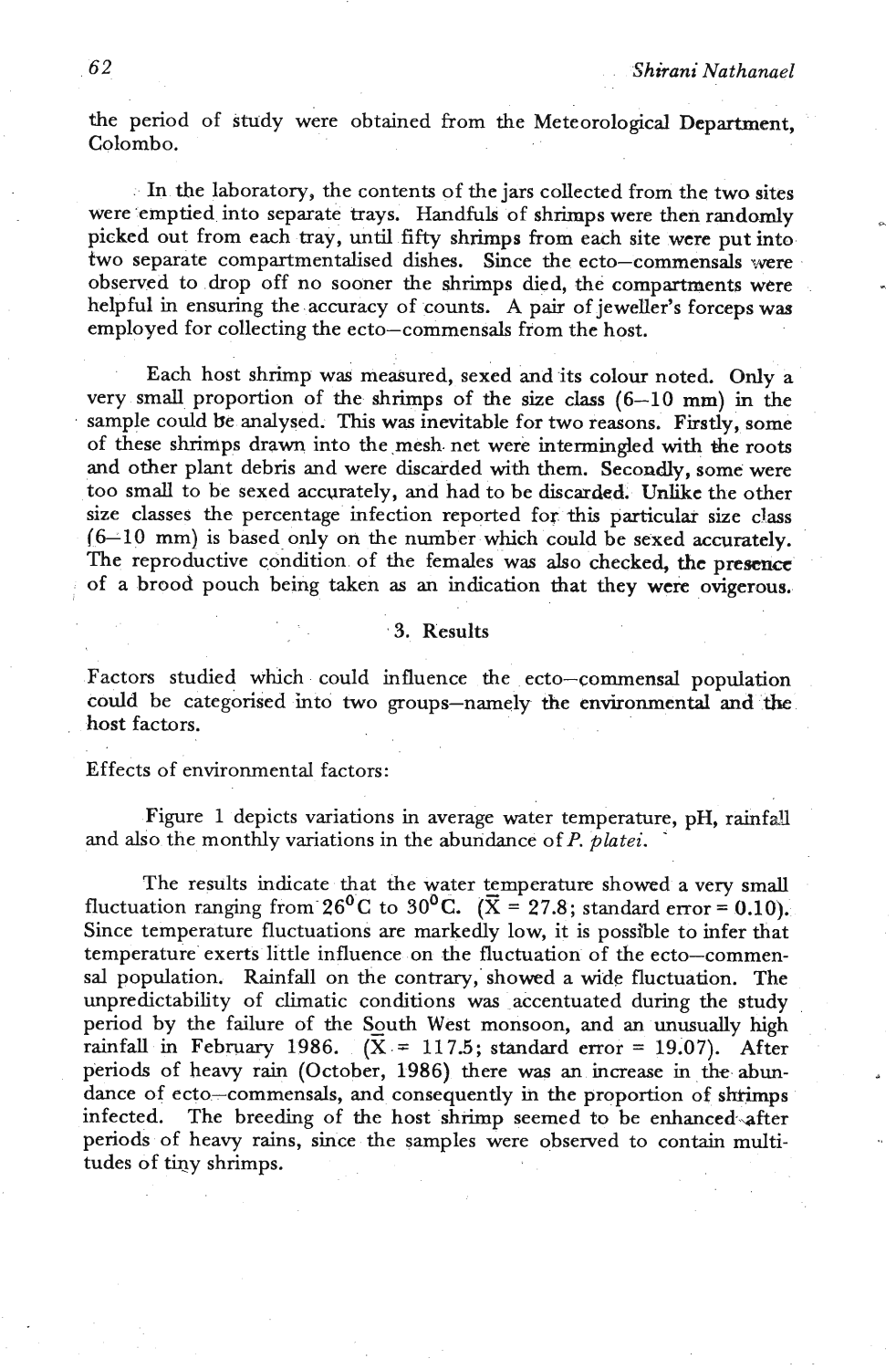

**Figure 1:** Variation in average water temperature, pH, monthly rainfall and fluctuation in the ecto-commensal population (March 1986 - **May** 1987.)

The pH of the water did not show any significant monthly variations  $(\overline{X})$  = 7.6; standard error = 0.08) but remained between 7.1 and 8.5 within the period of study. Although somewhat higher **pH** values were obtained during January and February 1987, no positive inference could be drawn as to whether or not they influence the ecto-commensal population in any way.

### 3.1 Effects of **Host** Factors:

Although the relationship between the shrimp and *Paracaridinicola* is not a permanent one, it was interesting to observe some of the responses shown by the ecto-commensal to different species and sizes of shrimps, to the sex and reproductive condition of the females and to the colour of the host in assessing whether or not these factors could influence infection.

#### 3.2 Shrimp Species .

The study sites contain two species of atyid shrimps,' namely *Caridina fernandoi* and *Cam'dina simoni.* Apart from *the* almost negligible infection of **C.** *simoni* P. *platei* was 'found to have a very high degree of host specificity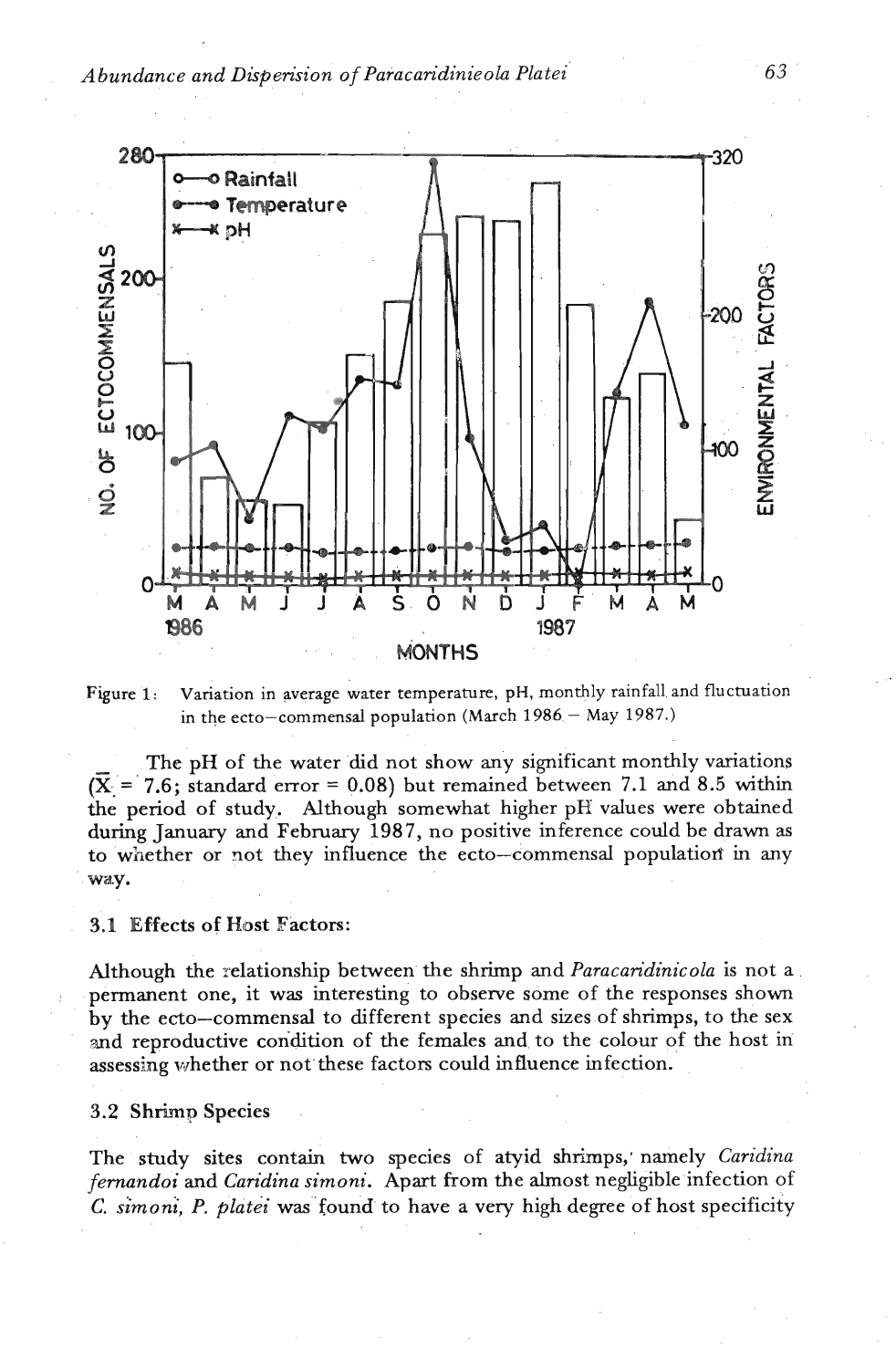\*

for C. *fernandoi.* (C. *fernandoi* % infection = 45.43, n = 2,536; **C.** *simoni*  % infection =  $1.95$ , n =  $564$ ).

## *3.2.1 Size*

For ease of analysis, and to facilitate ready comparison the host shrimps collected were categorised into five size groups on their lengths, measured from the tip of the rostrum to the end of the telson (Table 1). **.** 

|  | Table 1: Infection with Paracaridinicola platei in different size groups of shrimps |  |  |  |  |
|--|-------------------------------------------------------------------------------------|--|--|--|--|

| Size category<br>of shrimp<br>(in mms) | Total number<br>of shrimps | Number<br>infected | Number<br>uninfected | Number<br>infected<br>$(as % of \overline{S})$<br>Total) | Number<br>uninfected<br>$\begin{matrix} \text{as} & \text{%} & \text{of} \end{matrix}$<br>Total) |
|----------------------------------------|----------------------------|--------------------|----------------------|----------------------------------------------------------|--------------------------------------------------------------------------------------------------|
| $6 - 10$                               | 39                         | $-22$              | 17                   | 56.4                                                     | 43.6                                                                                             |
| $11 - 15$                              | 521                        | 267                | 254                  | 51.2                                                     | 48.8                                                                                             |
| $16 - 20$                              | 1,379                      | 558                | 821                  | 40.5                                                     | 59.5                                                                                             |
| $21 - 25$                              | 993                        | $287 -$            | 706                  | 28.9                                                     | 71.1                                                                                             |
| $26 - 30$                              | $-168$                     | 24                 | 144                  | 14.3                                                     | 85.7                                                                                             |

It is evident from Table 1 that as the shrimps increased in size the proportion of infection within each size class decreased. A chi-square test indicated  $(x^2 = 123.44, p < 0.001)$  that there was a very significant statistical correlation between size and the degree of infection. It could be relevant to mention here, that the largest size class  $(26 - 30$ mm) was found to contain large numbers of ovigerous females.

# 3.2.2. Sex, reproductive condition of the female and host colour

The population sampled always contained more females than males (around <sup>60</sup>- 65% females). Host factors such **as sex,** the reproductive condition of the female and colour were separately tested statistically in order to assess their respective association with infection. The results indicate that significantly more females were infected than males  $(x^2 = 5.51$ ;  $p < 0.010$ ) and non ovigerous females than ovigerous females  $(\chi^2 = 20.58)$ ; p < 0.0001). Females showed a higher susceptibility to infection with a high percentage of ovigerous females being not infected, although the population consisted of a significant proportion of ovigerous females. (Likelihood Ratio  $\chi^2 = 145.11$ ;  $p < 0.0001$ ). The colour of the host shrimp was observed to vary'from translucent td complete black. The colour factor however, did not show any significant association with infection. ( $\chi^2$  = 0.60; p > 0.439).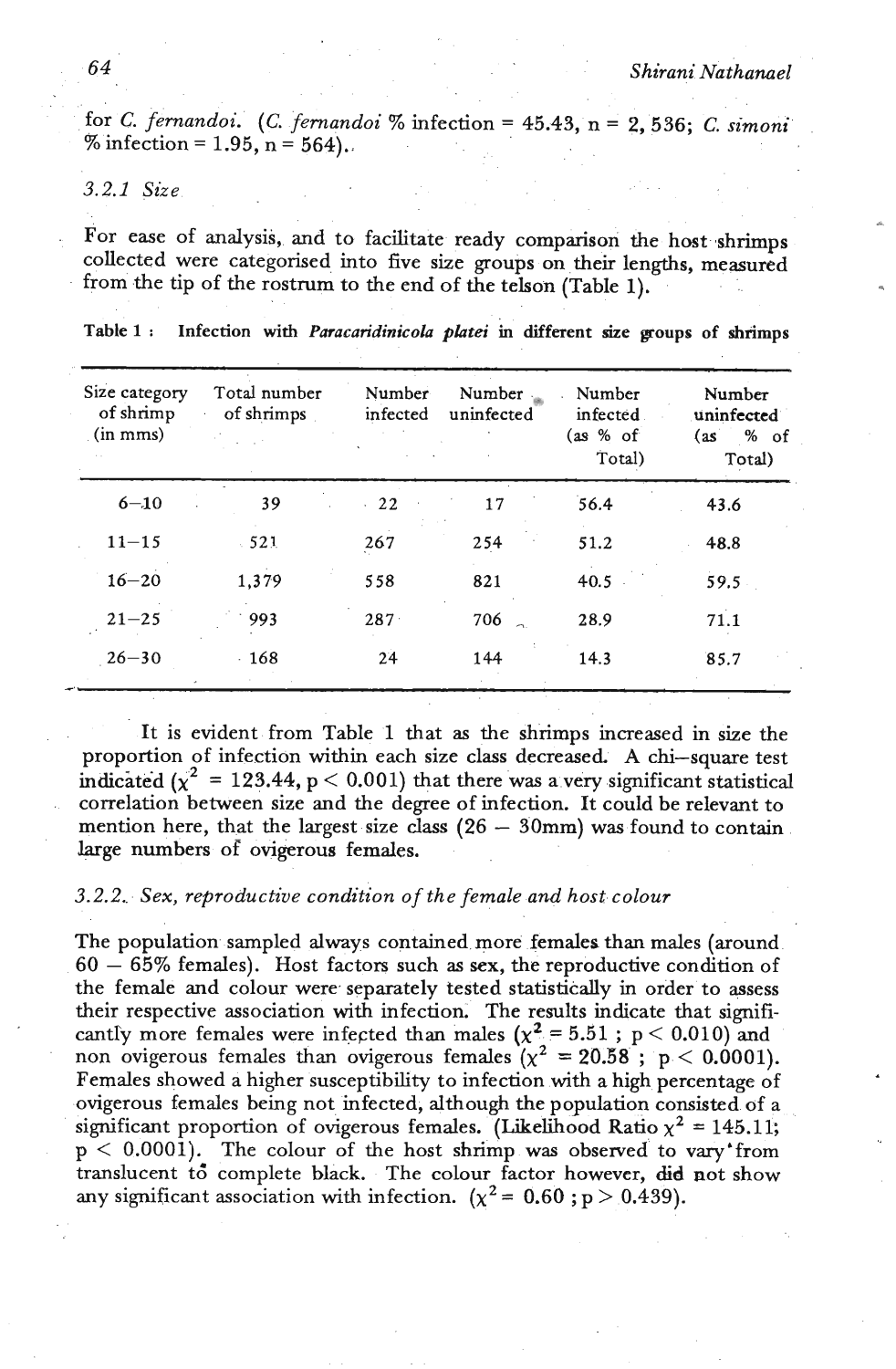### *Abundance and Dispersion of Paracaridinieola platei* **65**

All through **the year** the proportion of infected females was higher **than the proportion** of infected males (Figure 2). Since female shrimps with brood pouches were found throughout the year in the samples, there appears to be no reproductive seasonality in the breeding cycle of the shrimp. Apart from the observation that a significant proportion of ovigerous females are manifested it is difficult at this stage to say whether the ecto--commensal is **dependent** or not on the breeding habits of the host for its propagation. A further point of interest that is evident (Figure 2) is that, when there is an increase in the proportion of infected ovigerous females, there is a corresponding drop in the proportion of infected non-ovigerous females.



Monthly fluctuation in the percentage of male and female shrimps and Figure 2: ovigerous and non-ovigerous females infected with Paracaridinicola platei.

**Regarding the colour of the host, both the translucent and the dark** coloured shrimps are equally susceptible to infection with the ecto  $-$  com**mensal** (Figure  $3(a)$  and Figure  $3(b)$ ).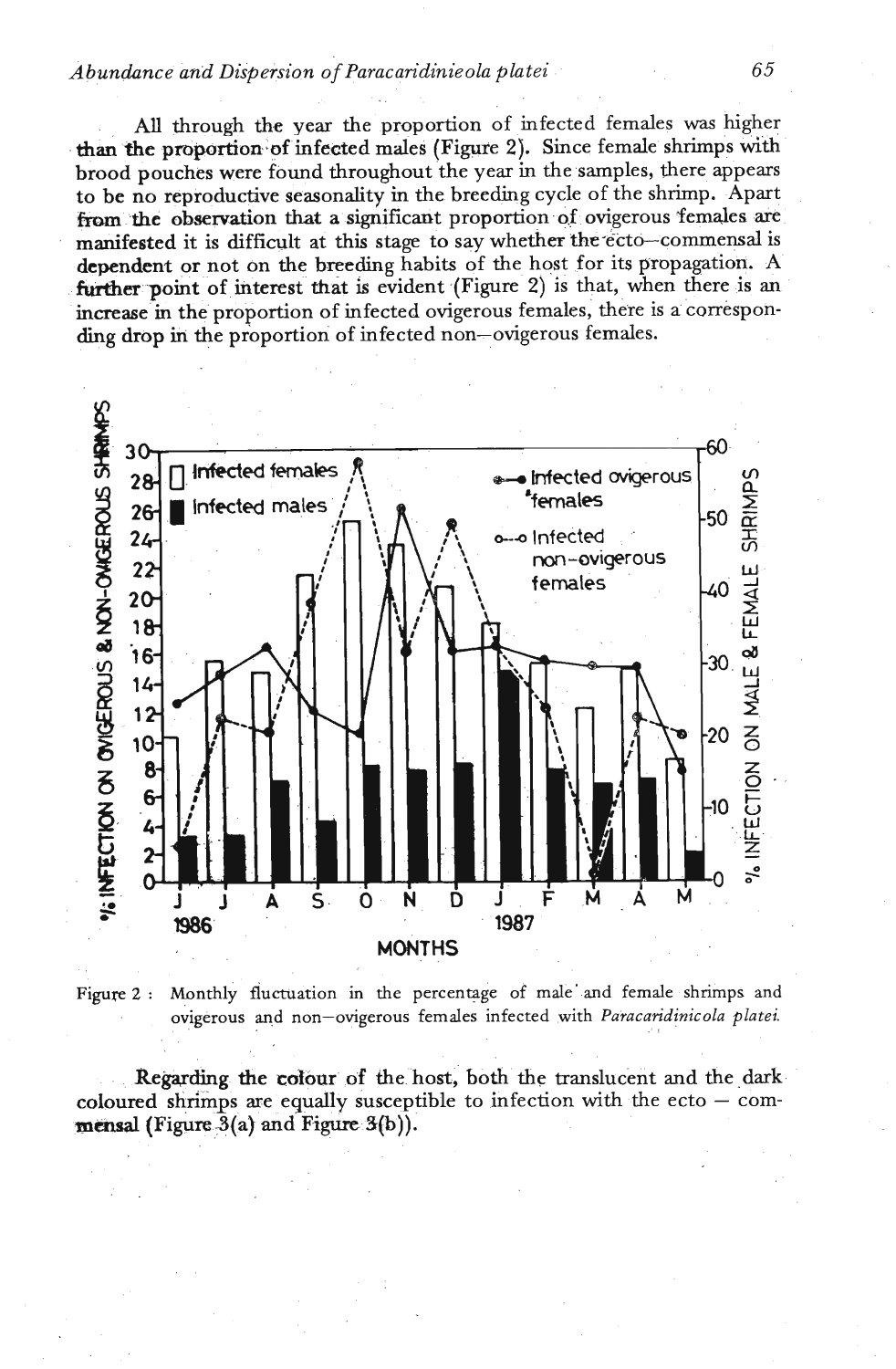



Figure 3 (a) : Comparison of the fluctuation in percentage of "Dark" coloured shrimps (The expression "Dark" has been used to demarcate shrimps with a gradation in colour from light brown to complete black) infected with the ecto-commensal *Paracaridinicola.* 

(b) : Comparison of the fluctuation in the percentage of translucent shrirhps infected with *Paracaridinicola.* 

(Data from sites 1 and 2 have been\* pooled for Figures **3(a)** and **3(b).**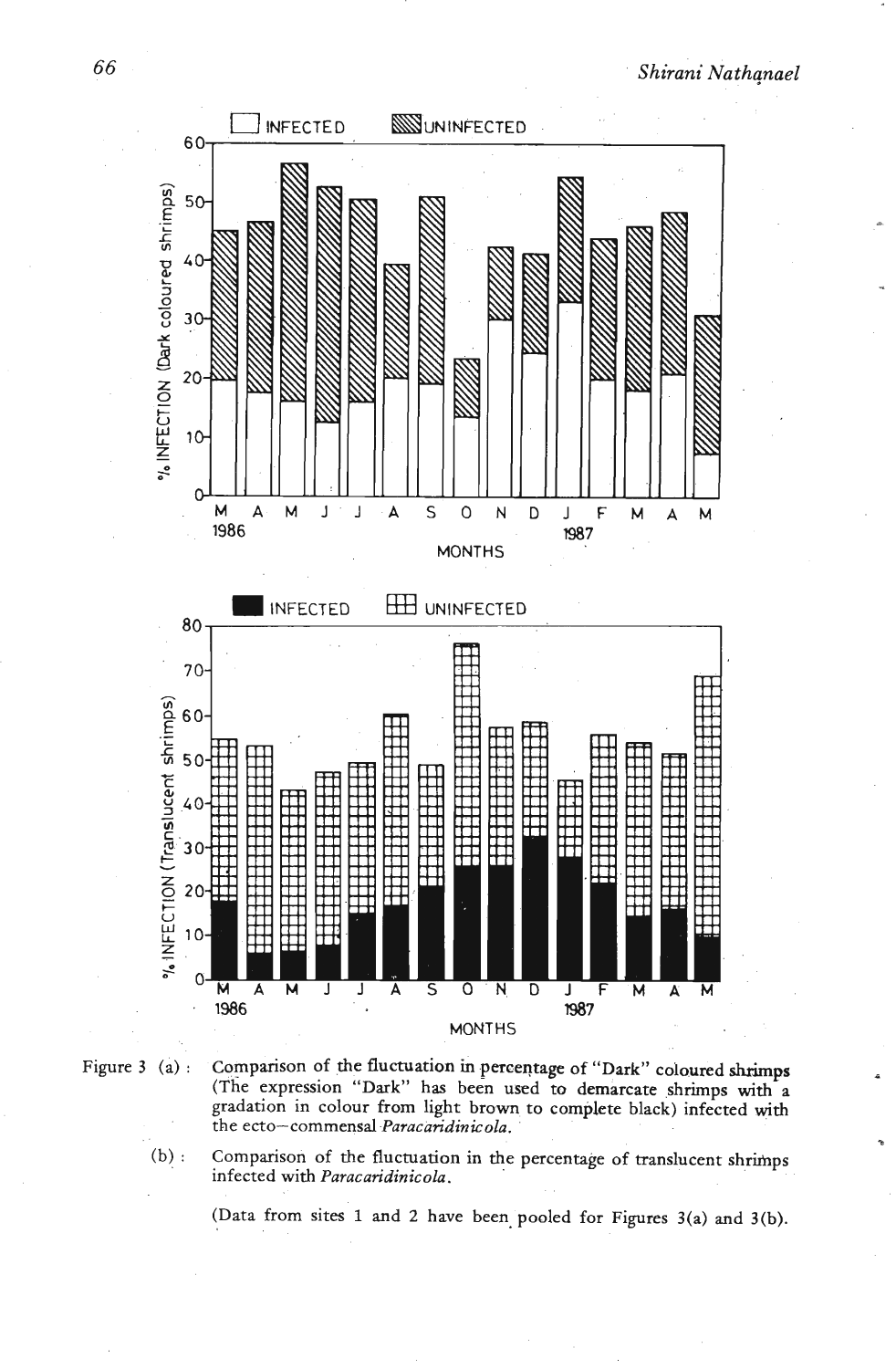### 4. Discussion

The present study showed that the water temperature is never constant all the year long, but varied both diurnally and according to the monsoons. However, these fluctuations are extremely small, and do not appear to directly influence the ecto-commensal population.

This lake receives **rain** water both from the North East monsoon '(appyoximately October to December) and the South' West monsoon (approximately May to July). Inter monsoonal convectional rainfall also constitutes an additional source of water supply for the lake. The effects of rainfall can be directly observed and its indirect effects may influence the ectocommensal population over a long period of time. For example, after the heavy rainfall in October 1986, the ecto-commensal population continued to remain high during the months of November and December 1986 and January 1987,despite the conspicuous drop in rainfall (Figurel). After heavy showers of rain the water level in the lake rises, submerging the aquatic roots which offer shelter for the host shrimp. After such rains there is an increase in the growth of vegetation with a concomitant increase in the nutrient supply available to both the host and the ecto-commensal. Such favourable conditions could be expected to exert an effect on the breeding of the shrimp and the ecto-commensal populations. The reverse would obtain during periods of drought. One could also expect chemical factors of the environment like the water pH, to exert some sort of influence on the ectocommensal populations, although these effects are not easily discernible.

From the observations in this study it would appear that the ectocommensal is discriminating in its choice of'host shrimps. Whether or not this is contingent on any special biological characterisation of particular shrimps or any actual resistance to infection is a matter for speculation. At any rate one could not predict how easily these ecto-commensals are acquired or at what rate they are lost. A further point is that some shrimps may be harbouring transient ecto-commensals as probably is the case in the few infected *C. simoni* in the process of finding a suitable host. Those shrimps that do tolerate the presence of the ecto-commensal appear to do so without any apparent adverse consequences to themselves. .More than that, they provide temporary shelter, with their branchial chambers serving as an ideal place for egg laying. Further, the ecto-commensals are effortlessly transported to locations favourable for finding food, during locomotion of the host.

This study indicates that host factors-notably the size, sex and reproductive condition of the female, have an influence on the abundance of ecto-commensals on a particular shrimp. It further shows that there is a gradation in the percentage infection from the larger to the smaller size class.

Apart from host size, this study h'as sbown that the sex of the host appears to play an important role in infection. Dunham<sup>4</sup> states that in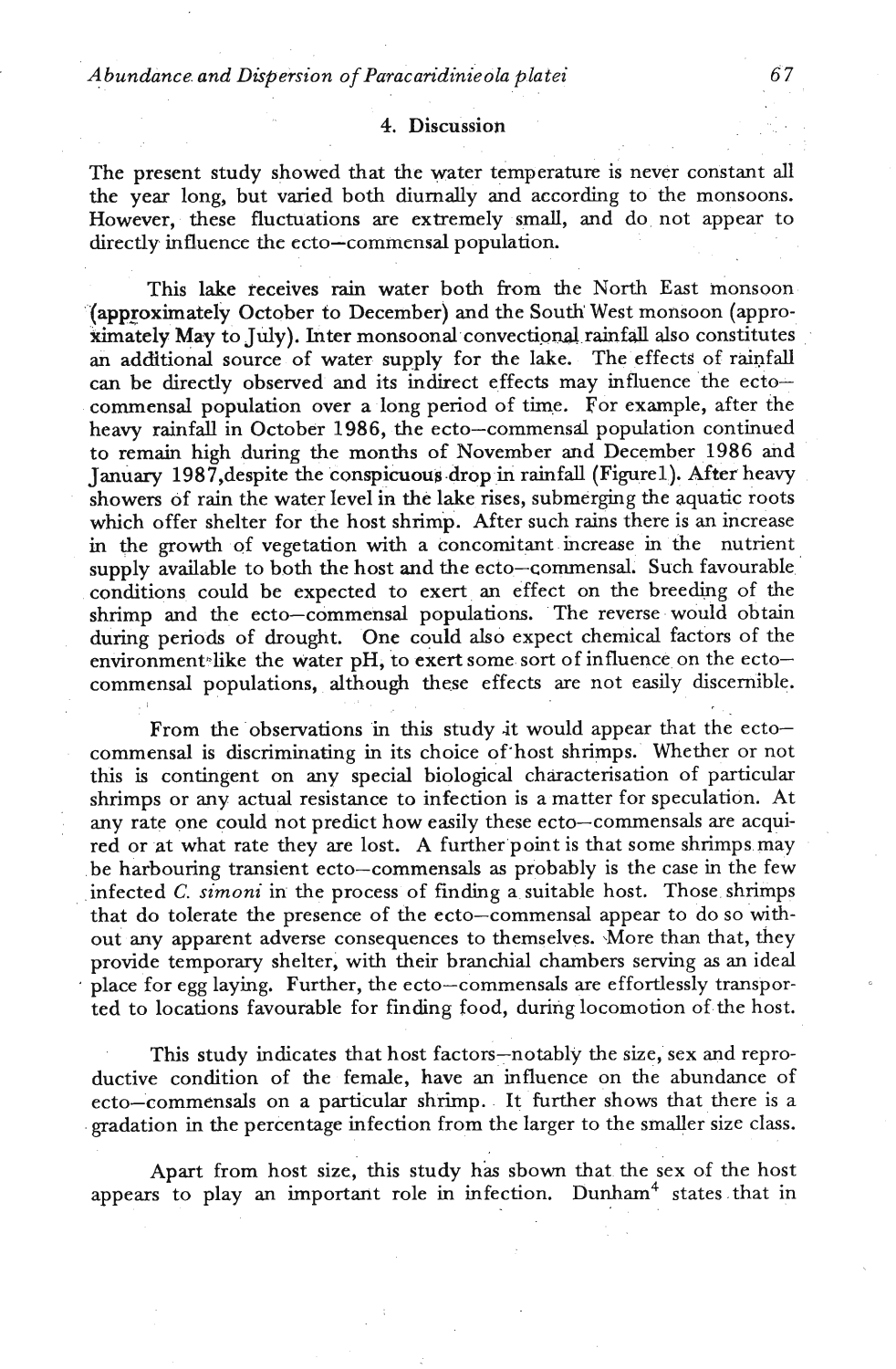aquatic crustacea pheromones are released from the antennal gland of the female after moulting. The question arises whether these sex pheromones are involved in helping P. platei to differentiate between male and female shrimps. In general, most ovigerous females are sluggish, and would be well<br>hidden among the roots during the period of the hatching of the eggs, there-<br>by escaping predation and would apparently provide an ideal environme for egg laying of the ecto-commensal.

It is known that cryptic colouration is advantageous to the host in avoiding predation. In this context, it is interesting to observe that there are more ecto-commensals on shrimps which show a similar colouration to the roots in site 1 (i.e. darker coloured ones) than on translucent shrimps. Again, in site 2 where the roots are of a very light colour more ecto-commensals are found on the translucent shrimps. A possible protective mechanism for the survival of the host would thus seem to benefit indirectly the ecto-commensals as well, in the two different sites.

Nappi and Crawford<sup>6</sup> who studied the occurrence and distribution of the turbellarian *Syndesmis* in sea urchins, report the absence of *Syndesmis* in the sea urchin Tripneustes ventricosus, a species found in large numbers in each of the study sites occupied by infected urchins of the species  $L\nu tec$ hinus variegatus. The authors suggest that there may be certain physiological differences, which account for this type of host specificity. Perhaps this may be true for *Caridina fernandoi* and *Caridina simoni* as well.

Wanninayake and  $Costa^7$  have studied the seasonal variations in the "abundance" of the prawn Macrobrachium rosenbergii, as well as the sex ratios in natural populations. They found that there was a positive correlation between the total monthly catch, the breeding season and rainfall. They record as much as  $60-90\%$  ovigerous females in the catch during the rainy seasons. In the host shrimp Caridina fernandoi too there was an increase in population after heavy rain with many tiny shrimps. The number of females caught were consistently higher all the year round. In Macrobrachium this bias towards females was attributed to the migration of prawns for spawning. In the case of Caridina fernandoi the presence of ovigerous females throughout the year is indicative of the absence of any breeding seasonality.

The effects of ecto-commensal infection on the abundance of the host shrimp remain unknown. In certain cases of high prevalence of the ecto-commensal and eggs it may be possible that the respiration of the host shrimp is somewhat restricted.

The overall results from these studies suggest that a complex set of environmental and host factors should be taken into' consideration, when attempting to explain the distribution of ecto-commensals on their host population.